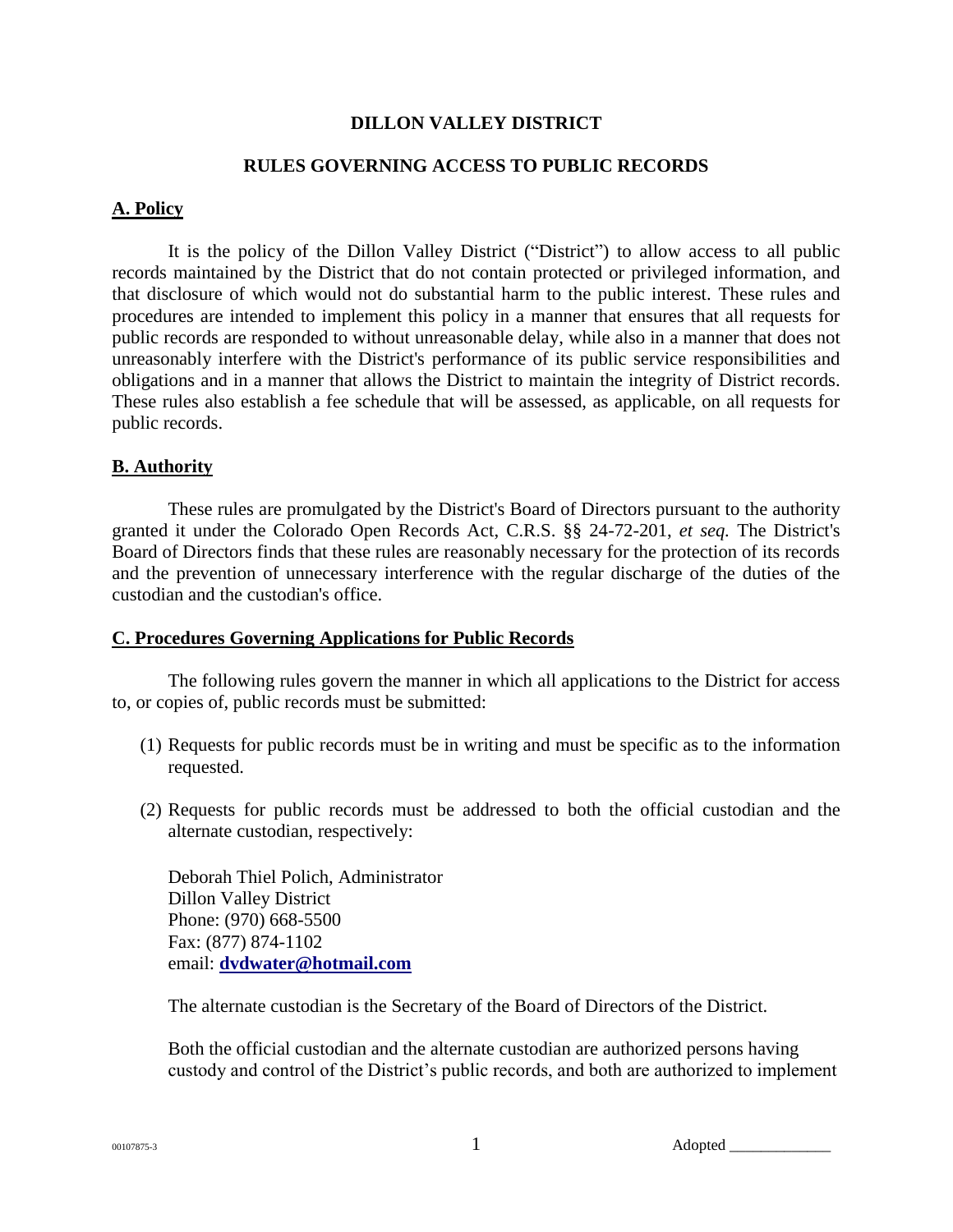this Policy.

- (3) Requests for public records must specify whether the applicant is asking to inspect documents, or whether the applicant is requesting copies of documents.
- (4) Requests to inspect public records must be made at least three days in advance of the time desired for inspection; however, the time scheduled for the inspection may not be within three working days of the request, depending on the District's current work schedule and the nature of the request.
- (5) As used in these Rules, "application" means a request for public records that complies with the requirements above, and "applicant" means the individual or entity submitting a completed application to the District.

## **D. Procedures Governing Responses to Applications for Public Records**

The following rules govern the manner in which the District will respond to applications for public records:

- (1) Any work necessary to respond to a request for public records shall not take priority over any previously scheduled work activities or public service obligations of the District. The District will, however, attempt to respond to all applications as soon as possible, and will inform the applicant within three working days of receiving an application the date and time in which it estimates a complete and final response will be available. Depending on the nature of the application and the currently scheduled obligations of the District, a complete and final response may take up to ten working days.
- (2) The District may refuse to disclose any information that is protected or privileged under law, or which disclosure would do substantial harm to the public interest. If the District so withholds information, the applicant may request, and the District shall provide, a written statement of the grounds for denial. Any such request for a statement of the grounds for denial shall be made at the time the application for public records is denied.
- (3) If an applicant requests to inspect public records, the District will schedule a time to allow such inspection at the earliest time available given its previously scheduled obligations. Such inspection shall be at the District's office, and shall be during normal business hours. Any such inspection of public records shall be under the supervision of the District Administrator or his/her appointee. All District records shall be retrieved, refiled and copied by the District Administrator or his/her appointee only. Use by the applicant of any image scanning equipment, cameras, copiers or any other means of electronically or photographically copying or reproducing any public records during the inspection of District records is prohibited. Any fees and charges included as a result of research and retrieval of records prior to inspection must be paid to the District before inspection of the public records will be allowed. Any further fees and charges associated with the application must be paid to the District at the close of the inspection session.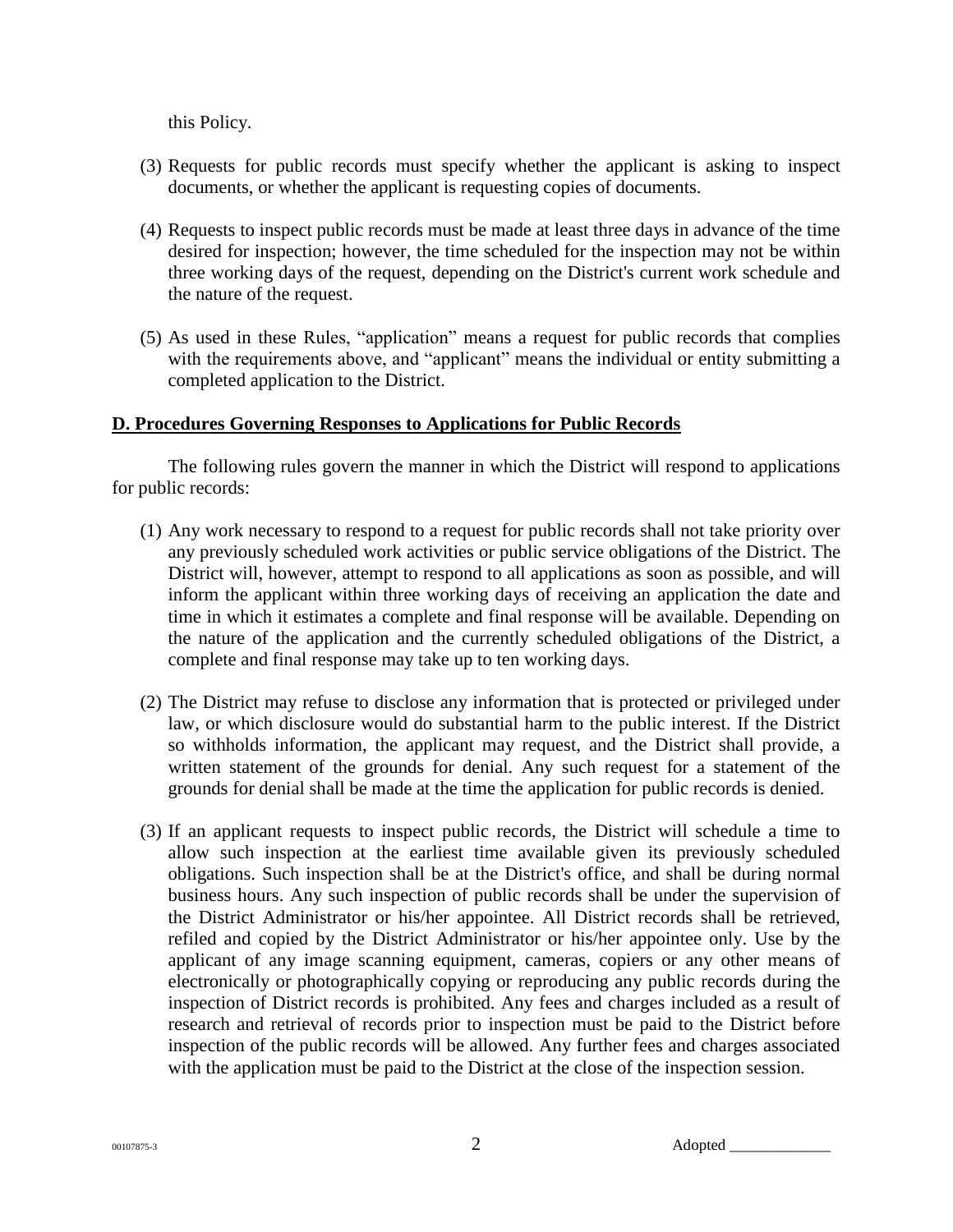(4) An applicant may request copies of any public records that are open to inspection. Such copies shall be furnished to the applicant as soon as the District is able to compile and copy the records, subject to the District's previously scheduled obligations. Any fees and charges associated with the request must be paid to the District before the copies will be provided to the applicant.

# **E. Fees and Charges**

The following fees and charges will be assessed, as applicable, on all applications for public records.

- (1) As used in these Rules, the term "request time" means the time the District spends in researching and retrieving documents responsive to applications for public records, making any requested copies and supervising any inspection of documents.
- (2) The District does not assess a fee for the first hour of request time. However, where an applicant has submitted multiple applications for public records within a 30-day period, the applicant shall only be entitled to one hour of request time within that 30 days. Applicants will be informed if the District believes that responding to the application will require more than one hour of request time, and at what rate the applicant will be charged for the request time.
- (3) The District will assess a research and retrieval fee of \$30 per hour, or the statutory maximum, whichever is greater, for all request time beyond the allowance specified in paragraph (2) above for all applications that can be responded to by the District within a reasonable time of receiving the application, in the discretion of the District, without substantially interfering with the District's public service responsibilities and obligations. If, in the District's discretion, the District cannot respond to the application for public records within a reasonable time without substantially interfering with the District's public service responsibilities and obligations, the District reserves the right to contract with a temporary service provider to meet the demands of the application. If the District so contracts a temporary service provider, the applicant will be assessed all actual costs charged by the temporary service provider, in addition to \$30 per hour, or the statutory maximum, whichever is greater, for all request time incurred by the District in responding to the application.
- (4) The District will charge \$0.25 per page in standard size and format for all paper copies requested. All such copies will be in black and white print and on paper not to exceed 11x17. Any requests for copies in color print or on larger paper will be made at the discretion of the District, and will be assessed actual costs associated with the copies.
- (5) Additional fees and charges will be assessed in the amount of actual costs to the District of any postage, facsimiles or similar costs incurred in responding to the application.

 $\frac{3}{3}$  Adopted